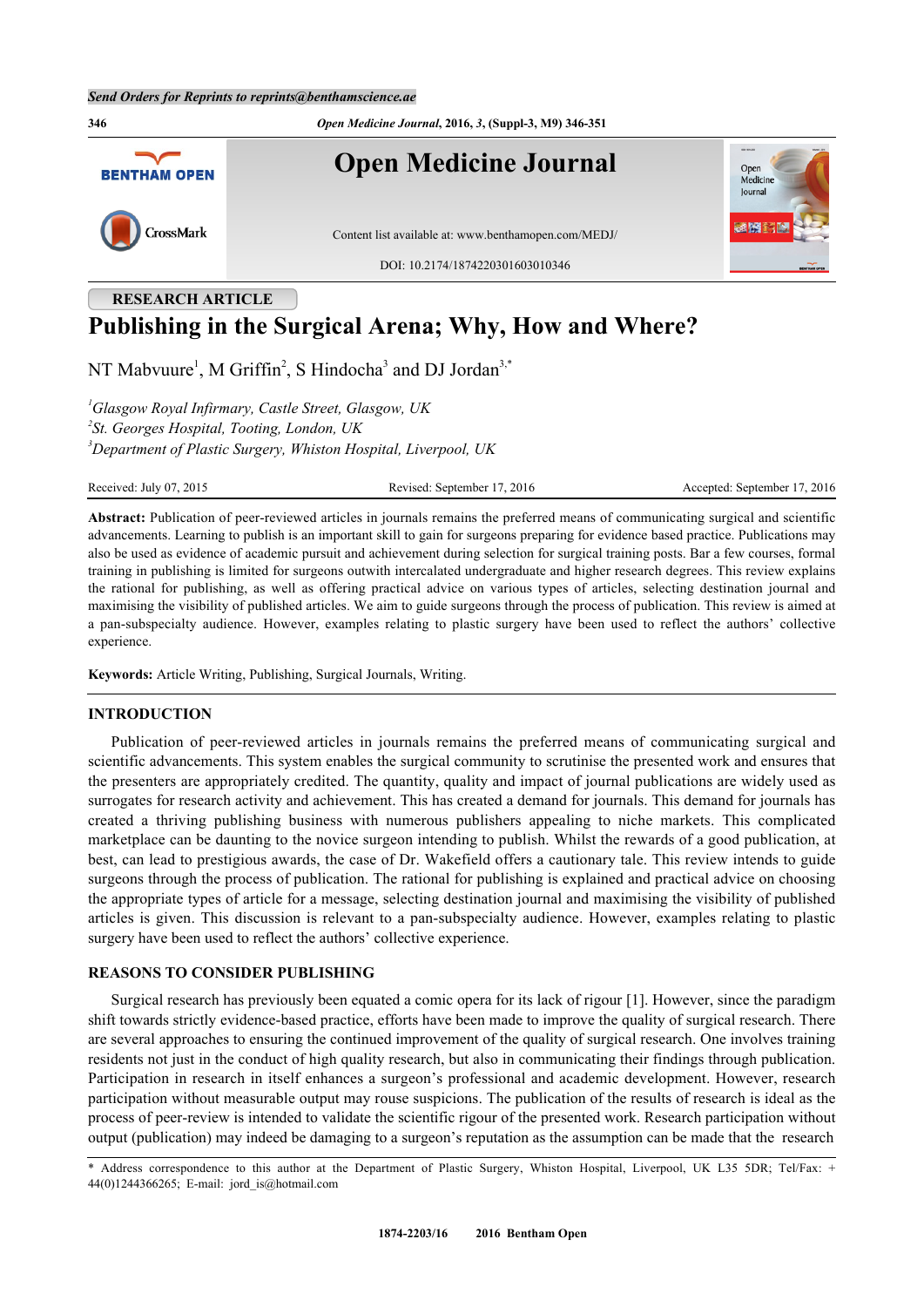was of poor quality.

Publication may also provide evidence of intellectual ownership of an idea. Continued publication in a field may lead to 'thought leader' or expert status. This may be important should the surgeon wish to seek funding from external agencies for future research projects. Similarly, an institution's reputation and ranking in relation to rivals is partly dependent on its research output. Since an institution's reputation affects its ability to draw investment and forge commercial partnerships, it is unsurprising that the most prestigious institutions will seek to employ surgeons most likely to maintain, if not improve, its standing. Therefore, surgeons with high rates of high quality publications are more likely to be employed by prestigious institutions, which in turn are more likely to gain research funding. This positive "vicious" cycle enhances both the surgeon and institution's standing.

Although the advancement of surgical practice is the ultimate goal of publishing, not all publications achieve this. From a more pragmatic viewpoint, trainees intending to enter into highly competitive higher surgical training posts require publications as evidence of academic pursuit and achievement, among other achievements. In the United States (US), a 'prolific' publication record increases the chance of acceptance onto a residency programme [[2](#page-4-1)]. In the UK, plastic surgery is one the most competitive specialties. On appointment to a training post, plastic surgery residents had a median of 5 (0-30) PubMed-indexed publications[[3\]](#page-4-2). In 2003, 57% of plastic surgery senior house officers had published articles [[4\]](#page-4-3). Given these impressive records, applicants to such competitive programmes will require a strong publication record in order to be competitive.

Commencing the accrual of a publication record as medical students may be of advantage due to the reduction in time between graduation and selection for higher training [\[5](#page-4-4)]. In 2011, 14% of surveyed UK medical students had submitted articles for publication [\[6](#page-4-5)]. A follow-up study found that students interested in plastic surgery had published more than their counterparts due to an awareness of future competitive pressures[[7\]](#page-4-6). Although students' main motivations for publishing were non-altruistic (to progress careers [[6,](#page-4-5) [7\]](#page-4-6)), if appropriate quality checks are instituted at selection, this need not be seen as a negative. Macknin *et al*. found that 75% of residents who published during residencywere significantly ( $p = 0.02$ ) more likely to continue publishing following completion of training [[8\]](#page-4-7). Furthermore, Namdari *et al*. found that orthopaedic residents with a greater number of publications were more likely to pursue academic surgical careers [[9](#page-4-8)]. Hence provided the appropriate monetary and supervisory support is available, trainees' non-altruistic motivations can be harnessed for the benefit of the specialty. Indeed, non-altruistic motivations for publishing are not unique to surgery and have been described in other specialties [\[10](#page-4-9)].

#### **WHAT TO PUBLISH**

There are several types of publications a surgeon may consider for presenting their work. They include original research articles, reviews, letters to the editor, and case reports. Original research articles in which a trainee has been involved in data collection and analysis may impart a fuller appreciation of the research process than other article types. Opportunities for engaging in original research may be intra or extracurricular. Intra-curricular research is usually performed during the pursuit of an intercalated undergraduate degree or higher research degree such as an MSc or PhD. A detailed review of such opportunities is beyond the scope of this review but can be found elsewhere [\[11](#page-4-10) - [14\]](#page-4-11). Advantages of intra-curricular research include that it is usually conducted under the supervision of an academic and with recourse to university resources. Students may therefore have abundant support regarding publication in this setting. An example of intra-curricular research opportunities include the academic foundation programmes offered nationwide. However, most surgical research in the UK is extracurricular. With some initiative, it is possible to obtain a significant amount of original data on which to base publications as an extracurricular activity. Due to frequent relocation between training posts, it may be difficult to perform prospective studies such as randomised controlled trials. Hence, clinical research publications usually describe retrospective studies investigating outcomes from a Consultant's case records. Although providing a lower level of evidence than prospective studies, these studies can be performed relatively quickly and may provide practice-altering insights. Mabvuure *et al*. found that this was the most common type of article published by Consultant plastic surgeons[[15\]](#page-4-12). Trainees intending to perform prospective studies may wish to join national research collaborates to increase both their sample sizes and the chance of publication. Several research-based collaborates, mostly trainee-led, have been established successfully in the UK. These collaborations have led to numerous high quality publications in high impact factor journals [[16\]](#page-4-13). Local collaborations with other trainees may also help to ensure projects are completed. The authors, and others, have pursued such smallerscale collaborations which have included not just surgical trainees, but also medical students [[17\]](#page-4-14).

Other article types are also of value. Systematic reviews with or without meta-analysis usually provide the highest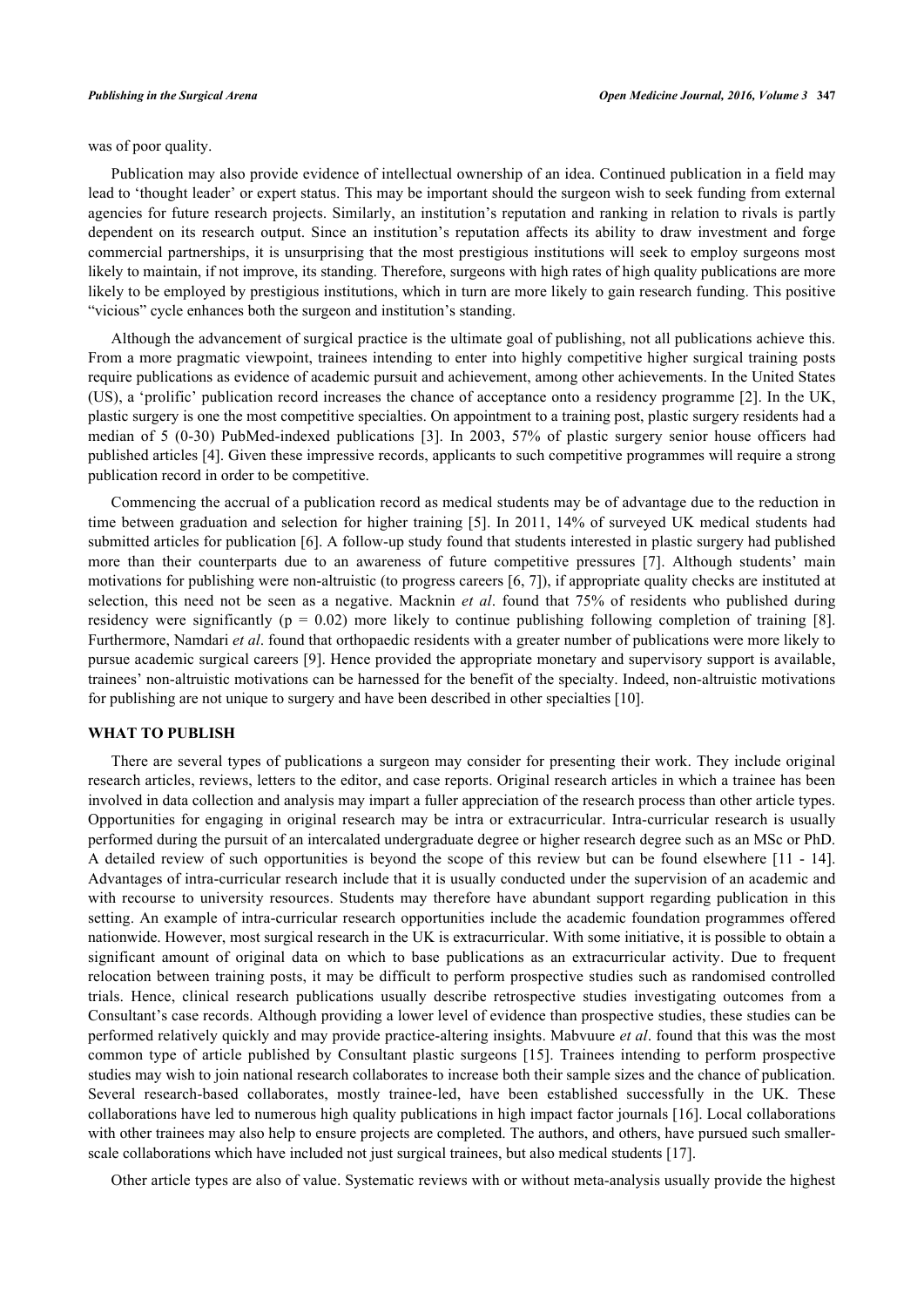levels of evidence and can be performed from data collection to publication from home. Some surgical journals such *International journal of Surgery* and *Interactive CardioVascular and Thoracic Surgery* accept concise clinical reviews called best evidence topics (BETs). These BETs are a type of systematic review based on a specific clinical question usually when meta-analysis is not possible. They can usually be performed rapidly by a team of trainees. Case reports and series remain useful for documenting new diseases and providing reminders of important clinical points. Although these articles provide low levels of evidence, their brevity minimally disrupts trainees' clinical focus. Many surgical journals accept the most pertinent case reports and there are also now several journals dedicated to publishing surgical case reports and series. Letters and viewpoints, including responses to published articles, may advance new ideas as well as stimulate debate on topical issues. They may also demonstrate a surgeon's grasp of the literature surrounding the issues being discussed. In plastic surgery, the importance of cases and letters is demonstrated by them being the second and third most commonly published types of articles by UK consultants, respectively [\[15](#page-4-12)].

#### **WHERE TO PUBLISH**

There are several issues to consider before selecting a journal to submit work for publication. The choice of journal is crucial as it can affect a publication's visibility, reception and subsequently, citation. Publishing is a business. Vigilance is required to avoid unscrupulous publishers as demonstrated recently when 304 versions of a spoof paper with obvious flaws, including authorship by non-existent scientists, was submitted to several journals from various publishers [[18](#page-4-15)]. The fact that 157 (52%) versions had been accepted when the study was reported suggests that some journals' processes lack scientific rigour and probity. Such journals should be avoided as they may taint a surgeon's otherwise well-conducted and communicated work.

There are several detailed reviews advising on the selection destination journals [[10](#page-4-9), [19\]](#page-4-16). In summary, they advise to consider a target journal before starting writing. This ensures the message is directed towards the appropriate audience and the article formatted to that journal's specifications early. It is important also to consider whether the journal accepts clinical or basic science articles. Depending on the generalizability of the article, a choice can then be made between generalist or specialist journals. For example, general plastic surgery journals such *Plastic and Reconstructive Surgery* and *Journal of Plastic, Reconstructive & Aesthetic Surgery* accept articles covering all of that specialty's subspecialties, provided they are of sufficient cross-subspecialty interest. More specialised publications in aesthetic surgery and burns, for example, may be more appropriate, respectively, for journals such as *Aesthetic Surgery Journal* and *Burns* among similar titles. This is not unique to plastic surgery. It may be of value to a trainee to create a list of all relevant journals, detailing each journal's unique selling point.

Authors also need to decide between traditional (printed) and electronic journals, subscription access and open access [[19\]](#page-4-16). Many traditional journals are now available in both print and electronically, ensuring as wide an audience as possible. Open access journals usually require a post-acceptance fee from authors without institutional cover. Unlike traditional journals, authors retain copyright and since the publications are available freely, they may be more accessible and therefore, cited [[20](#page-4-17)]. However, this remains controversial with some studies showing no citation advantage [\[21\]](#page-5-0). Some suggest the positive effect on citations is only observed for higher quality research [[22\]](#page-5-1). The distinction between open access and subscription journals has been blurred by many traditional journals now offering an open access option where authors pay fees and retain copyright. This may be desirable for authors keen on traditional journals but also attracted by the potentially unlimited availability of their work.

Authors are also advised to "balance the desire to publish in top-quality journals with the need for rapid publication [\[19](#page-4-16)]". This may be an important consideration for surgical trainees who may wish to complete publication before selection events. Rapid publication may be achieved by selecting journals with both rapid, rigorous peer review and online publication of articles in press. Other considerations include a journal's Pubmed-indexing status as only Pubmedindexed publications are recognised on surgical application forms. A journal's impact factor (the mean number of citations per article published in that journal in the preceding two years) may also be a consideration although it has several criticisms[[23](#page-5-2)]. A more complete understanding of a journal's impact may include consideration of other bibliometric markers such as the Eigen factor, Article Influence score (AIS) and Source Normalised Impact per Paper (SNIP) among others. A discussions of the relative merits of these systems is beyond the scope of this article but is available elsewhere [\[23](#page-5-2)].

In practice, supervisors will usually advise on appropriate destination journals. However, there are other tools such as Elsevier's Journal Finder ([http://www.elsevier.com/journal-authors/home\)](http://www.elsevier.com/journal-authors/home), which may also help in deciding the most appropriate journal.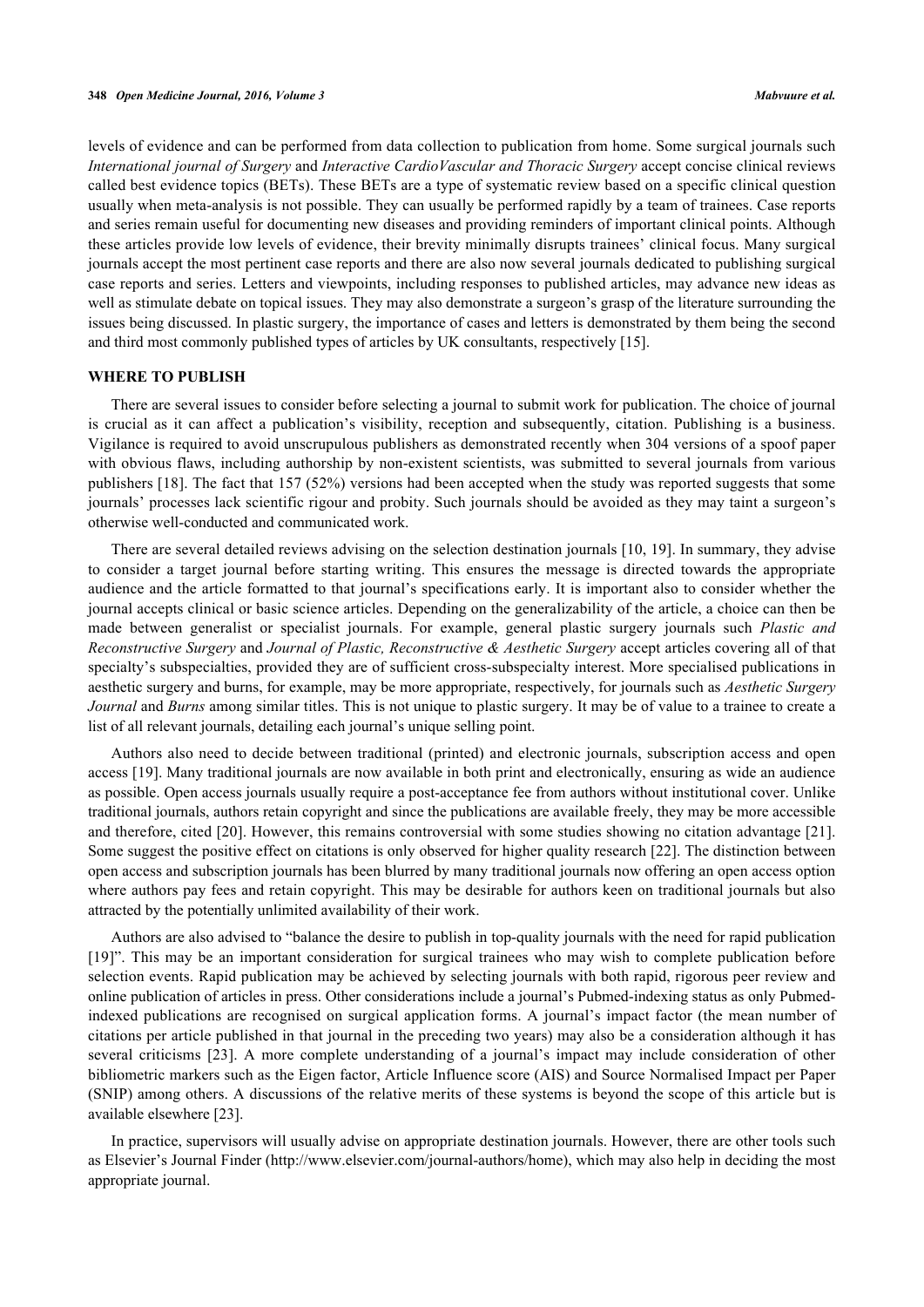# **TRACKING AN ARTICLE'S IMPACT FOLLOWING PUBLICATION**

Publication in a high impact factor journal does not guarantee citation. Authors may need to work towards increasing the visibility of their work. This may involve presenting their work at scientific conferences as well as depositing articles in institutional repositories. Several online repositories such as Researchgate have emerged and may also increase a publication's visibility. However, authors should ensure they do not infringe on the journal's copyright when posting on these websites. There are now several publisher-owned and independent online tools to help authors track the performance of their publication. The number of citations can be tracked on several databases including Scopus, Web of Knowledge and Google Scholar among others. These resources often search different sources and may therefore have different results requiring a surgeon to search more than one of them [\[24\]](#page-5-3). Newer tools recognise that citations alone are not a complete measure of article impact. Online tools such as Altmetric.com (subscription) and ImpactStory.org (free) (Fig. **[1](#page-3-0)**) also collate other metrics such as social media sharing and the number of times an article has been saved by Mendeley readers. One paper found a statistic significance between higher altmetric scores being associated with higher citations [\[25](#page-5-4)], partially validating their use. Once a publication record has been gained, authors can then calculate their own impact using indices such as the Hirsch index, a measure of both productivity and impact [\[26](#page-5-5)].

<span id="page-3-0"></span>

**Fig. (1).** Screenshot demonstrating the presentation of impact data on ImpactStory.org.

# **CONCLUSION**

Publishing articles remains an important facet of surgical professional development. Surgeons are reminded that it is not just original research publications which carry scientific value. Other article types such as reviews, letters and case reports may at times provide more valuable additions to the literature. Destination journal selection is an important part of ensuring maximal exposure and impact for a publication. Consultation with colleagues as well as following the advice in this review may reduce the risk of disillusionment. Surgeons are also encouraged to actively increase the visibility of their research through various means such as conference presentation and social media sharing. The Writing Tips Series in the *Journal of Clinical Epidemiology* may also provide further useful information in addition to this review for surgeons intending to publish [\[19](#page-4-16), [27](#page-5-6) - [38\]](#page-5-7).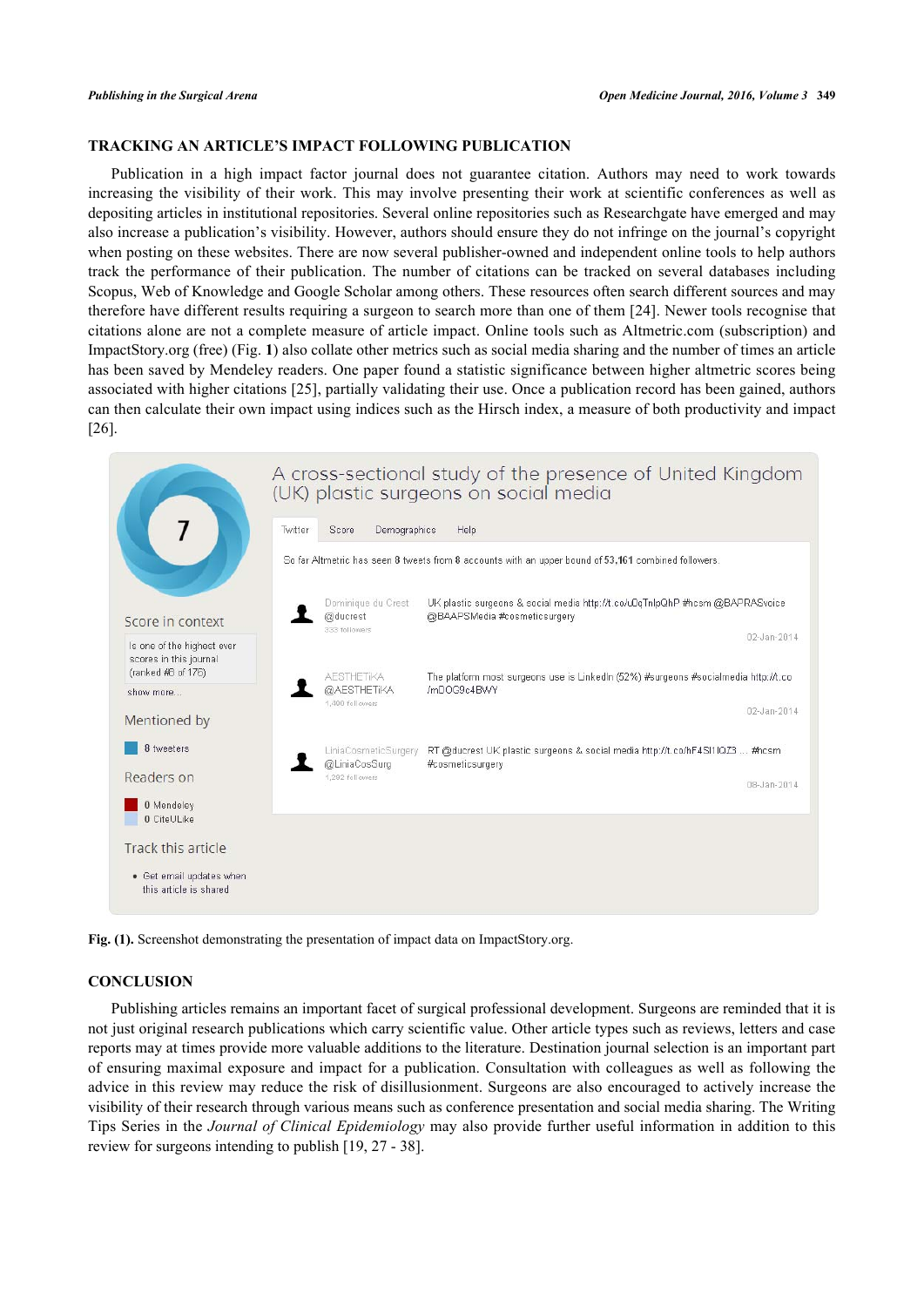# **CONFLICT OF INTEREST**

The authors confirm that this article content has no conflict of interest.

### **ACKNOWLEDGEMENTS**

Declared none.

# **REFERENCES**

- <span id="page-4-0"></span>[1] Horton R. Surgical research or comic opera: questions, but few answers. Lancet 1996; 347(9007): 984-5. [\[http://dx.doi.org/10.1016/S0140-6736\(96\)90137-3\]](http://dx.doi.org/10.1016/S0140-6736(96)90137-3) [PMID: [8606606](http://www.ncbi.nlm.nih.gov/pubmed/8606606)]
- <span id="page-4-1"></span>[2] Nagarkar P, Pulikkottil B, Patel A, Rohrich RJ. So you want to become a plastic surgeon? What you need to do and know to get into a plastic surgery residency. Plast Reconstr Surg 2013; 131(2): 419-22. [\[http://dx.doi.org/10.1097/PRS.0b013e31827c71bb](http://dx.doi.org/10.1097/PRS.0b013e31827c71bb)] [PMID: [23142934\]](http://www.ncbi.nlm.nih.gov/pubmed/23142934)
- <span id="page-4-2"></span>[3] Jalali M, Davies PS, Jalali M, Tehrani H, Winterton RI. The UK plastic surgery trainee. J Plast Reconstr Aesthet Surg 2011; 64(12): 1716-7. [\[http://dx.doi.org/10.1016/j.bjps.2011.06.006](http://dx.doi.org/10.1016/j.bjps.2011.06.006)] [PMID: [21704578\]](http://www.ncbi.nlm.nih.gov/pubmed/21704578)
- <span id="page-4-3"></span>[4] Whitaker IS, Eyre JR, Izadi D, Rhodes ND, Foo IT. Plastic surgery senior house officers in the UK and Ireland: academic background, publication rates and research plans. Br J Plast Surg 2004; 57(2): 139-42. [\[http://dx.doi.org/10.1016/j.bjps.2003.11.015](http://dx.doi.org/10.1016/j.bjps.2003.11.015)] [PMID: [15037168\]](http://www.ncbi.nlm.nih.gov/pubmed/15037168)
- <span id="page-4-4"></span>[5] Mabvuure N. RE: Jalali et al. The UK plastic surgery trainee. J Plast Reconstr Aesthet Surg 2012; 65(4): e108-9. [\[http://dx.doi.org/10.1016/j.bjps.2011.11.042](http://dx.doi.org/10.1016/j.bjps.2011.11.042)] [PMID: [22155083\]](http://www.ncbi.nlm.nih.gov/pubmed/22155083)
- <span id="page-4-5"></span>[6] Griffin MF, Hindocha S. Publication practices of medical students at British medical schools: experience, attitudes and barriers to publish. Med Teach 2011; 33(1): e1-8. [\[http://dx.doi.org/10.3109/0142159X.2011.530320\]](http://dx.doi.org/10.3109/0142159X.2011.530320) [PMID: [21182368](http://www.ncbi.nlm.nih.gov/pubmed/21182368)]
- <span id="page-4-6"></span>[7] Mabvuure NT, Griffin MF, Hindocha S. The race to residency: publication practices of medical students interested in plastic surgery. Int J Surg 2014; 12(4): 367-8. [\[http://dx.doi.org/10.1016/j.ijsu.2014.01.020\]](http://dx.doi.org/10.1016/j.ijsu.2014.01.020) [PMID: [24509401](http://www.ncbi.nlm.nih.gov/pubmed/24509401)]
- <span id="page-4-7"></span>[8] Macknin JB, Brown A, Marcus RE. Does research participation make a difference in residency training? Clin Orthop Relat Res 2014; 472(1): 370-6.

[\[http://dx.doi.org/10.1007/s11999-013-3233-y\]](http://dx.doi.org/10.1007/s11999-013-3233-y) [PMID: [23975249](http://www.ncbi.nlm.nih.gov/pubmed/23975249)]

- <span id="page-4-8"></span>[9] Namdari S, Jani S, Baldwin K, Mehta S. What is the relationship between number of publications during orthopaedic residency and selection of an academic career? J Bone Joint Surg Am 2013; 95(7): e45. [\[http://dx.doi.org/10.2106/JBJS.J.00516\]](http://dx.doi.org/10.2106/JBJS.J.00516) [PMID: [23553308](http://www.ncbi.nlm.nih.gov/pubmed/23553308)]
- <span id="page-4-9"></span>[10] Thompson PJ. How to choose the right journal for your manuscript. Chest 2007; 132(3): 1073-6. [\[http://dx.doi.org/10.1378/chest.07-1340\]](http://dx.doi.org/10.1378/chest.07-1340) [PMID: [17873202](http://www.ncbi.nlm.nih.gov/pubmed/17873202)]
- <span id="page-4-10"></span>[11] Taylor I. Opportunities for research in surgical training. Ann R Coll Surg Engl 1993; 75(2)(Suppl.): 31-2. [PMID: [8476196\]](http://www.ncbi.nlm.nih.gov/pubmed/8476196)
- [12] Jain A, Nanchahal J. Research options for plastic surgical trainees. Br J Plast Surg 2002; 55(5): 427-9. [\[http://dx.doi.org/10.1054/bjps.2002.3875](http://dx.doi.org/10.1054/bjps.2002.3875)] [PMID: [12372373\]](http://www.ncbi.nlm.nih.gov/pubmed/12372373)
- [13] Gordon C, Salmon M, Comm BR. Postgraduate degrees for rheumatology trainees: an options appraisal of MD, PhD and MSc degrees. On behalf of the BSR Research and Training Committee. Rheumatology (Oxford) 1999; 38(12): 1290-3. [\[http://dx.doi.org/10.1093/rheumatology/38.12.1290](http://dx.doi.org/10.1093/rheumatology/38.12.1290)] [PMID: [10587563](http://www.ncbi.nlm.nih.gov/pubmed/10587563)]
- <span id="page-4-11"></span>[14] Mabvuure NT. Twelve tips for introducing students to research and publishing: a medical students perspective. Med Teach 2012; 34(9): 705-9. [\[http://dx.doi.org/10.3109/0142159X.2012.684915\]](http://dx.doi.org/10.3109/0142159X.2012.684915) [PMID: [22905656](http://www.ncbi.nlm.nih.gov/pubmed/22905656)]
- <span id="page-4-12"></span>[15] Mabvuure N, Griffin M, Hindocha S. Indexed publication practices of consultant plastic surgeons in the UK. Int J Surg 2012; 10(8): S71. [\[http://dx.doi.org/10.1016/j.ijsu.2012.06.374\]](http://dx.doi.org/10.1016/j.ijsu.2012.06.374)
- <span id="page-4-13"></span>[16] Bhangu A, Kolias AG, Pinkney T, Hall NJ, Fitzgerald JE. Surgical research collaboratives in the UK. Lancet 2013; 382(9898): 1091-2. [\[http://dx.doi.org/10.1016/S0140-6736\(13\)62013-9\]](http://dx.doi.org/10.1016/S0140-6736(13)62013-9) [PMID: [24075040](http://www.ncbi.nlm.nih.gov/pubmed/24075040)]
- <span id="page-4-14"></span>[17] Mabvuure NT, Rodrigues JN, Hindocha S. Academic mentoring in surgery: applying the near-peer principles to the training hierarchy: including medical students. J Plast Reconstr Aesthet Surg 2014; 67(6): 879-81. [\[http://dx.doi.org/10.1016/j.bjps.2014.01.011](http://dx.doi.org/10.1016/j.bjps.2014.01.011)] [PMID: [24508221\]](http://www.ncbi.nlm.nih.gov/pubmed/24508221)
- <span id="page-4-15"></span>[18] Bohannon J. Who's Afraid of Peer Review? Science 2013; 342(6154): 60-5. [\[http://dx.doi.org/10.1126/science.342.6154.60](http://dx.doi.org/10.1126/science.342.6154.60)]
- <span id="page-4-16"></span>[19] Cals JW, Kotz D. Effective writing and publishing scientific papers, part X: choice of journal. J Clin Epidemiol 2014; 67(1): 3. [\[http://dx.doi.org/10.1016/j.jclinepi.2013.09.014](http://dx.doi.org/10.1016/j.jclinepi.2013.09.014)] [PMID: [24183607\]](http://www.ncbi.nlm.nih.gov/pubmed/24183607)
- <span id="page-4-17"></span>[20] Eysenbach G. Citation advantage of open access articles. PLoS Biol 2006; 4(5): e157.